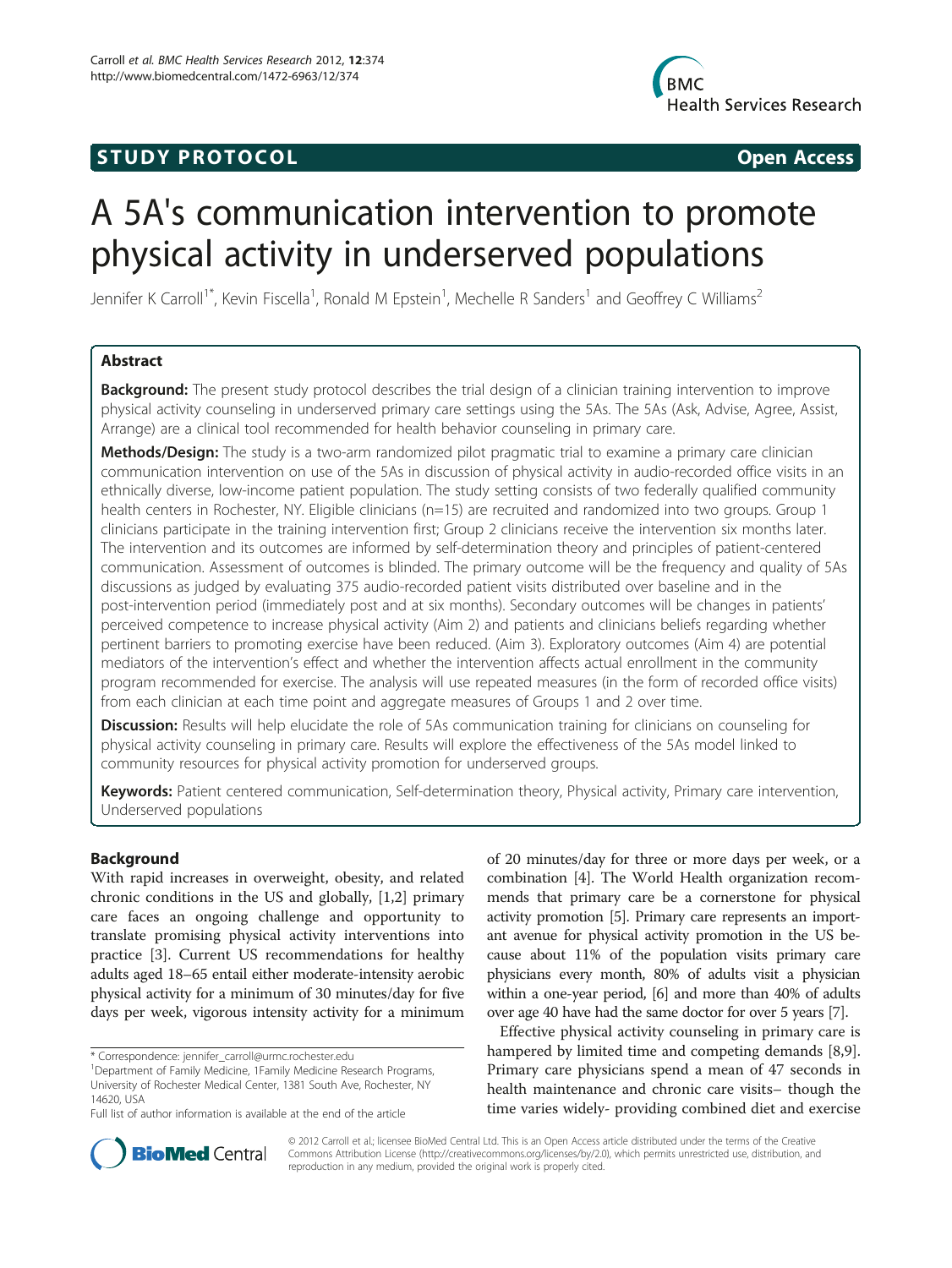advice to patients [\[10\]](#page-11-0). Not surprisingly, less than half of patients receiving such advice were able to recall it. Yet, spending even an extra minute in the visit discussing exercise can more than double patient recall [[11\]](#page-11-0).

Limited evidence suggests brief clinician counseling improves short- and long-term physical activity outcomes [[12,13\]](#page-11-0). Specifically, clinician counseling as brief as one or two 3 to 5 minute sessions result in a significant increase in patients' physical activity levels at eight months [\[13](#page-11-0)]. The 5A guidelines, in which clinicians Ask about (or Assess), Advise about, Agree upon, Assist and Arrange follow-up regarding patients' behavior change efforts[[14,15\]](#page-11-0)—is a framework for brief counseling that may promote physical activity. Additionally, patient centered communication (PCC) – in which clinicians elicit patients' social contexts, values, expectations, and beliefs relevant to the target behavior, and support patient choice in whether, when and how to engage in physical activity—may also promote behavior change by patient participation, satisfaction, trust, and adherence to treatment plans [[16](#page-11-0)-[18\]](#page-11-0). Understanding each patient's unique perspective, context and wishes is particularly salient for underserved populations whose socio-cultural contexts may differ substantially from those of their clinicians [\[19\]](#page-12-0). In the absence of patient input, clinicians may not fully appreciate the facilitators and barriers to physical activity that patients from diverse background confront.

Despite the potential impact, relatively little research has investigated how to promote effective physical activity counseling in primary care using the 5As or PCC, particularly for underserved patients. For underserved populations, counseling linked to accessible community-based resources may be a promising strategy.

# Conceptual framework

A challenge in applying health behavior research to clinical care is the existence of multiple overlapping theories of communication and behavior change. This project contains three common elements – motivation, skills, and supportin its design and measurement. Patients undertake behavior change when they experience internal motivation rather than external control, social support to change behavior, and the perceived competence with instrumental skills to accomplish the change and address barriers.

One theory that unifies these three elements is selfdetermination theory [\[20](#page-12-0)]. SDT is a general theory of human motivation, with the foundation that humans are innately motivated for personal growth and health. According to SDT, individuals have needs for autonomy, competence (e.g., feeling able to achieve a desired outcome), and relatedness to others [\[17\]](#page-11-0). Autonomy is defined as the need to have choice and volition in one's behavior. Competence

Is defined as the need to feel optimally challenged and capable of achieving outcomes. Autonomy support has been linked to stronger intentions to be physically active, Rouse [\[21\]](#page-12-0) long-term retention, higher levels of perceived autonomy for physical activity, initiation and maintenance of physical activity, greater weight loss in weight loss programs, [[17](#page-11-0)[,22](#page-12-0)] and perceived competence for physical activity [\[23](#page-12-0)]. A recent meta-analysis of 30 studies found a significant positive correlation between autonomy support and physical activity, with positive effect sizes in the small to moderate range for physical (0.08 to 0.39) and mental (0.22 to 0.37) health [\[24\]](#page-12-0).

Additional information about self-determination theory and its application to the design of the intervention and choice of measures is in (sections Description of intervention and Evaluation and measures).

While self-determination theory is the over-arching theory used in this project, there are two other components incorporated into the conceptual framework. First, the 5A guidelines ("5As") [\[14](#page-11-0)] focus on clinician completion of five specific tasks necessary to effectively counsel patients about health habits. Originally developed by the National Cancer Institute as the "4As" for smoking cessation, [[14](#page-11-0)] the 5As have been endorsed by the US Preventive Services Task Force, [\[15](#page-11-0)] the Canadian Task Force on Preventive Care, [[25\]](#page-12-0) and national guidelines in the UK [\[26\]](#page-12-0) and Sweden [\[27](#page-12-0)] as a unifying framework for behavioral counseling in primary care for nontobacco health behaviors [\[7,15](#page-11-0)[,28-30](#page-12-0)]. The 5As are a framework for clinicians to ASK about current behavior, ADVISE a change, ASSESS willingness to change and willingness to enroll in a community program supporting physical activity, ASSIST with goal-setting and AR-RANGE follow-up. ASK is important for behavior change to explicitly identify physical activity as potentially in need of change; one's physical activity level is usually unknown without specifically asking and rarely the main reason for seeking clinical care. ADVISE [\[15](#page-11-0)] is important for health behavior change by specifically linking physical activity recommendations to a person's own health concerns or life context, in order to maximize motivation for change [\[31](#page-12-0)]. ASSESS promotes behavior change by the patient and clinician coming to common ground and collaborating on physical activity goals and strategies. ASSIST [[15](#page-11-0)] is relevant for behavior change by offering additional resources, referral options, or practical problem-solving strategies help the patient secure the necessary support for physical activity change [\[15,](#page-11-0)[32](#page-12-0)]. Finally, ARRANGE is important for behavior change by providing the opportunity to follow-up and re-evaluate one's behavior change efforts and perhaps adjust the change plan [\[15\]](#page-11-0).

The 5As have been endorsed as a unifying framework for behavioral counseling in primary care [\[7,15,](#page-11-0)[28-30](#page-12-0)].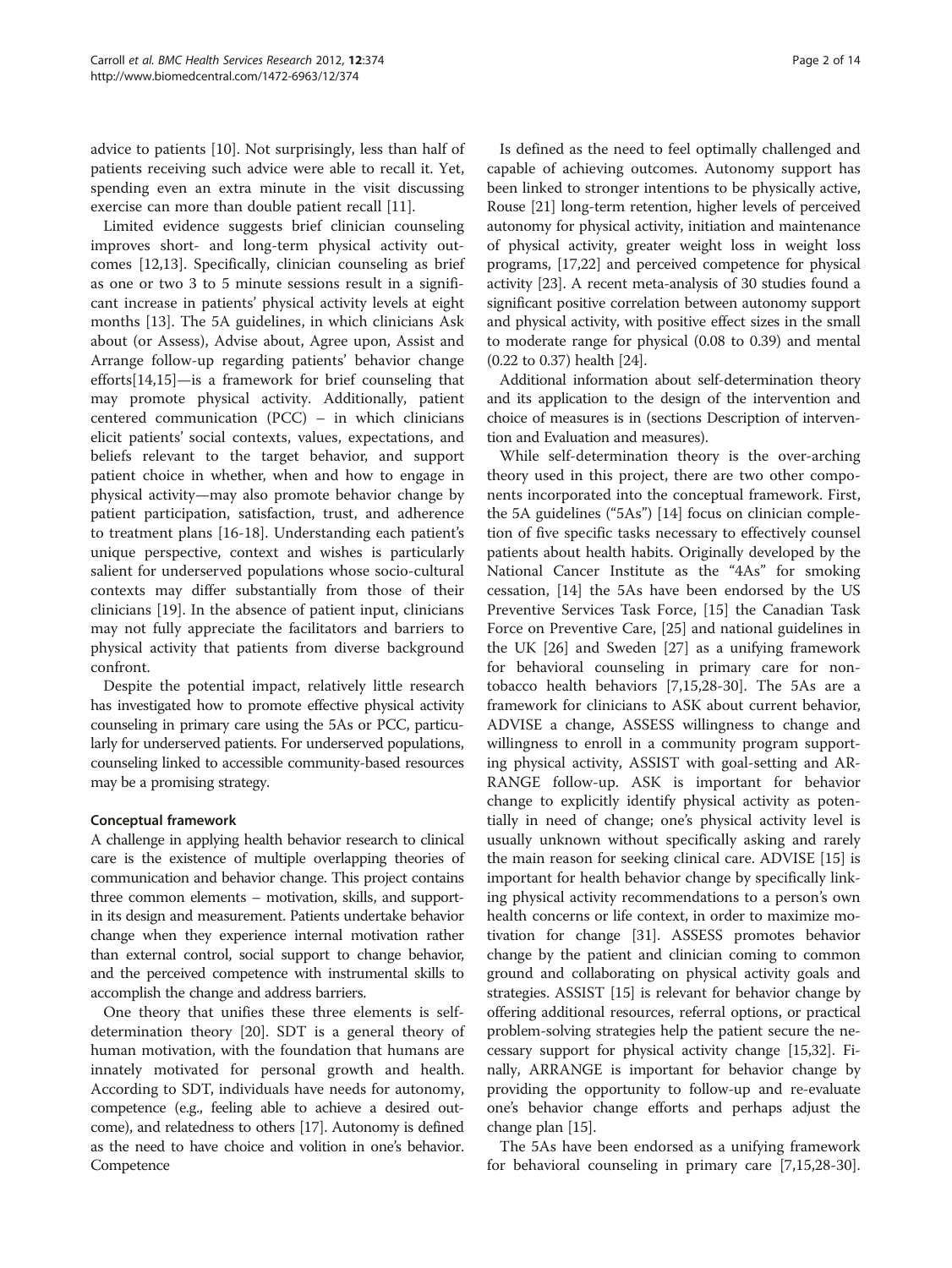<span id="page-2-0"></span>The 5As have been shown to increase healthy behaviors, positively influence mediators of behavioral change, and increase clinician communication skills about health behavior change [\[13,15](#page-11-0)[,28](#page-12-0)-[30](#page-12-0),[33](#page-12-0)-[35\]](#page-12-0). The 5As are incorporated into the clinician training intervention's design and measurement.

The second component in the conceptual framework is patient-centered communication (PCC) [\[36,37](#page-12-0)]. Patient-centered communication directly addresses barriers in counseling for underserved populations that may not be adequately captured in the 5As alone. Understanding patients' social context might help narrow the gap in the social distance between patient and physician. For example, miscommunication can occur if clinicians give advice without understanding the patient's life situation, without encouraging the patient to ask questions and take an active role, and without reinforcing the patient's learning during the office visit by summarizing, checking, and verifying mutual understanding [\[38\]](#page-12-0). PCC improves trust, [[16](#page-11-0)] motivation, adherence and control of some chronic illness [\[17,18\]](#page-11-0) however its application to physical activity counseling is less well understood. PCC consists of several constructs; [\[39](#page-12-0)-[44](#page-12-0)] for this project, we focus on the constructs overlapping with SDT of (1) autonomy support, defined as activating and involving patients in choices about their care [\[45](#page-12-0)] such that they feel supported and empowered, [[46](#page-12-0)] and (2) understanding patients' social context.

Table 1 summarizes how self-determination theory, the 5As, and patient-centered communication inter-relate in the project. In the intervention's design, interactive group and peer discussions are incorporated into the training techniques to increase both clinician and patient motivation for physical activity discussion. This training technique relates to the 5As and PCC by increasing clinician motivation to ASK, ADVISE, and ASSESS their patient's physical activity via the use of patient-centered communication skills of supportive listening and openended questions. The intervention is designed to provide a choice of options and community resources for clinician to ASSIST and ARRANGE referral for physical activity, thus aiming to increase clinician autonomy supportiveness and competence to counsel. In the assessment and measurement, SDT, the 5As and PCC inter-relate in the analysis of the discussions via ratings of the content of the physical activity discussions (using the 5As), and the quality of the physical activity discussions (whether they were autonomy supportive-SDT, and whether they explored the clinician made supportive statements, and verified understanding and agreement-PCC).

The purpose of this paper is to describe a study protocol of a clinician training intervention to improve physical activity counseling in underserved primary care settings using the 5As. Aim 1 of the project assesses whether a 5As physical activity communication training intervention increases communication skills during visits underserved patients in the post-intervention period (immediately post and at one year compared to baseline). Aim 2 assesses whether the 5As communication training intervention improves patients' perceived competence for physical

|  | Table 1 Summary of intervention components and corresponding conceptual framework |  |  |  |  |
|--|-----------------------------------------------------------------------------------|--|--|--|--|
|--|-----------------------------------------------------------------------------------|--|--|--|--|

|                                                   | Self-determination theory                                                                                                                             | 5As                                                                                                                                               | Patient-centered communication (PCC)                                                                                                                                         |  |
|---------------------------------------------------|-------------------------------------------------------------------------------------------------------------------------------------------------------|---------------------------------------------------------------------------------------------------------------------------------------------------|------------------------------------------------------------------------------------------------------------------------------------------------------------------------------|--|
| Design of intervention<br>(key concepts)          | • Promoting autonomy supportive                                                                                                                       | • Use of 5As for physical activity<br>counseling                                                                                                  | · Understanding patients' social context                                                                                                                                     |  |
|                                                   | skills for clinicians when counseling<br>patients about physical activity                                                                             |                                                                                                                                                   | • Offering support                                                                                                                                                           |  |
|                                                   | · Increasing clinician perceived<br>competence to counsel                                                                                             |                                                                                                                                                   | • Encouraging patient participation                                                                                                                                          |  |
| Intervention training<br>(curriculum components)  | · Interactive discussion on strategies<br>to increase both patient motivation<br>for physical activity and clinician<br>motivation to raise the topic | • Introduction, repetition, and<br>reinforcement of each of the 5As<br>via didactic presentation, role play,<br>and standardized patient feedback | • Role play and group discussion to develop<br>and reinforce supportive listening and<br>open-ended questions about physical activity                                        |  |
|                                                   | • Offering a choice of community<br>resources for referral                                                                                            |                                                                                                                                                   |                                                                                                                                                                              |  |
|                                                   | • Offering a choice of optional<br>electronic health records tools<br>and eliciting ongoing feedback                                                  |                                                                                                                                                   | • Use of standardized patients to give feedback<br>to clinicians on PCC skills                                                                                               |  |
| Assessment/measurement<br>(clinician perspective) | Clinician surveys and interviews                                                                                                                      | Clinician interviews asking about<br>recall of 5As                                                                                                | Clinician surveys and interviews                                                                                                                                             |  |
| Assessment/measurement<br>(patient perspective)   | Patient ratings of autonomy<br>support of clinicians, perceived<br>competence for physical activity                                                   | Patient report of 5As discussions<br>of physical activity                                                                                         | Patient ratings of trust and satisfaction with their<br>relationship with their clinician; patient interviews<br>on communication skills of their clinicians                 |  |
| Assessment/measurement<br>(blinded coder)         | Coding of autonomy<br>supportiveness (global rating<br>and for each A)                                                                                | Coding of content and quality<br>ratings for the 5As                                                                                              | Coding of supportive statements, exploration<br>of patient's social context related to physical<br>activity, encouraging questions, verifying<br>understanding and agreement |  |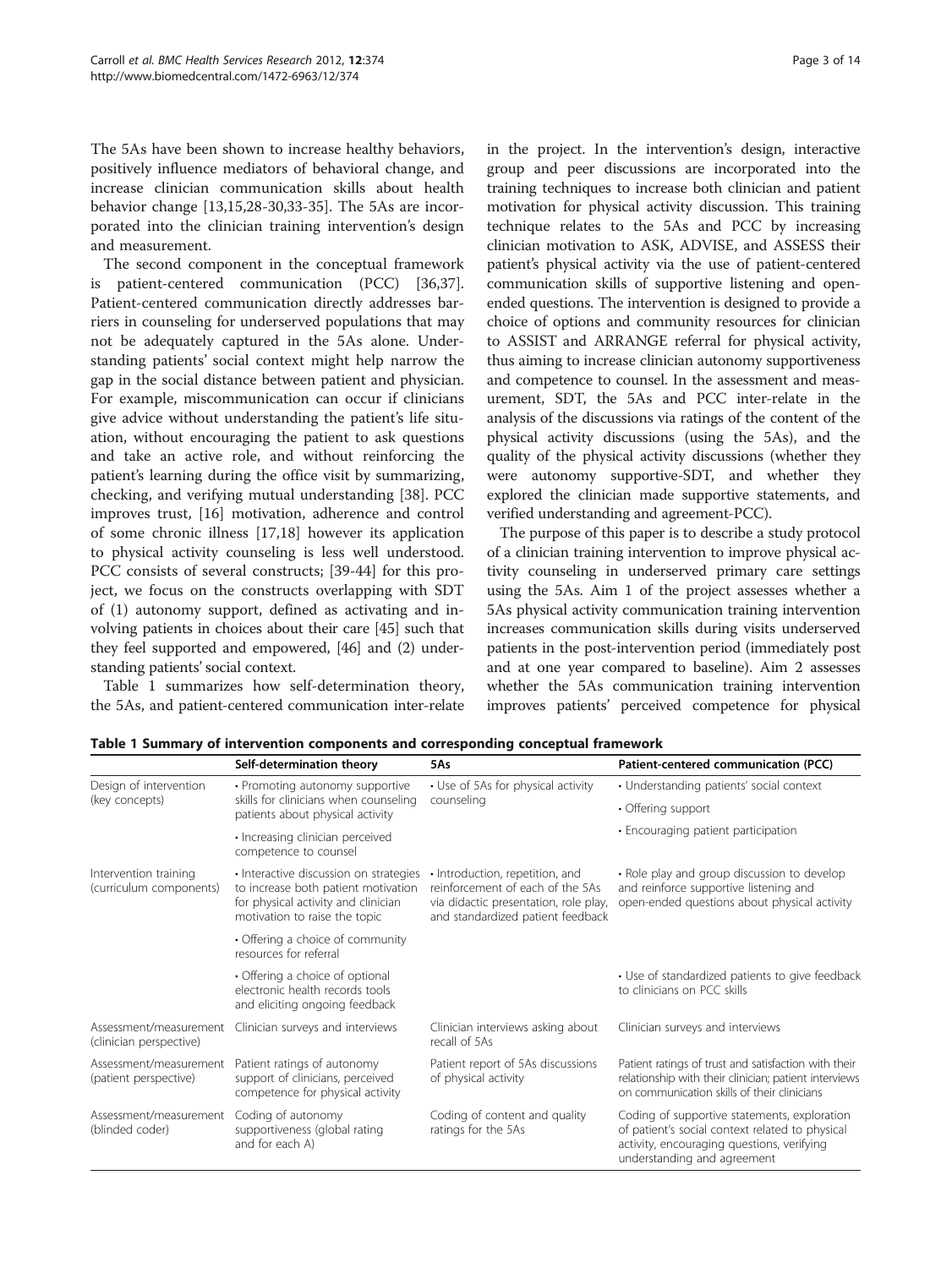activity. Aim 3 assesses whether the 5As communication training intervention improves clinicians' autonomy support for physical activity with their patients. Aim 4 assesses whether clinicians and patients perceive the 5As counseling to be feasible and sustainable and whether the communication training addresses pertinent barriers to promoting physical activity.

The hypotheses are as follows:

- H1: Clinicians who complete the communication intervention will increase their use of all 5As for visits in which the topic of physical activity is raised as judged by comparing the audiorecordings of office visits in the post-intervention period (immediately post and at one year) compared to baseline.
- H2: The intervention will increase clinician autonomy supportiveness when counseling about physical activity.
- H3: The intervention will increase patient perceived competence for adopting physical activity.
- H4: Specific patient recall of the Assist and Arrange will be associated with the greatest patient perceived competence to adopt physical activity compared to recall of Ask, Advise, or Assess.

#### Conceptual framework

A challenge in applying health behavior research to clinical care is the existence of multiple overlapping theories of communication and behavior change. This project contains three common elements – motivation, skills, and support- in its design and measurement. Patients undertake behavior change when they experience internal motivation rather than external control, social support to change behavior, and the perceived competence with instrumental skills to accomplish the change and address barriers. One theory that unifies these three elements is self-determination theory [[20\]](#page-12-0). We use selfdetermination theory in the design of the intervention and choice of measures (described further in sections 2.11 and 2.14).

While self-determination theory is the over-arching theory used in this project, there are two other components incorporated into the conceptual framework. First, the 5A guidelines ("5As") [\[14](#page-11-0)] focus on clinician completion of five specific tasks necessary to effectively counsel patients about health habits. Originally developed by the National Cancer Institute as the "4As" for smoking cessation, [[14](#page-11-0)] the 5As have been endorsed by the US Preventive Services Task Force, [\[15\]](#page-11-0) the Canadian Task Force on Preventive Care, [[25\]](#page-12-0) and national guidelines in the UK [\[26\]](#page-12-0) and Sweden [\[27](#page-12-0)] as a unifying framework for behavioral counseling in primary care for nontobacco health behaviors [\[7,15](#page-11-0)[,28-30](#page-12-0)]. The 5As are a

framework for clinicians to ASK about current behavior, ADVISE a change, ASSESS willingness to change and willingness to enroll in a community program supporting physical activity, ASSIST with goal-setting and AR-RANGE follow-up. The 5As have been endorsed as a unifying framework for behavioral counseling in primary care.[[7,15,](#page-11-0)[28-30](#page-12-0)] The 5As have been shown to increase healthy behaviors, positively influence mediators of behavioral change, and increase clinician communication skills about health behavior change [[13,15,](#page-11-0)[28-30,33-35](#page-12-0)]. The 5As are incorporated into the clinician training intervention's design and measurement.

The second component in the conceptual framework is patient-centered communication (PCC) [\[36,37](#page-12-0)]. Patient-centered communication directly addresses barriers in counseling for underserved populations that may not be adequately captured in the 5As alone. Understanding patients' social context might help narrow the gap in the social distance between patient and physician. For example, miscommunication can occur if clinicians give advice without understanding the patient's life situation, without encouraging the patient to ask questions and take an active role, and without reinforcing the patient's learning during the office visit by summarizing, checking, and verifying mutual understanding [\[38\]](#page-12-0). PCC improves trust,[[16\]](#page-11-0) motivation, adherence and control of some chronic illness [[17](#page-11-0),[18](#page-11-0)] however its application to physical activity counseling is less well understood. PCC consists of several constructs; [[39-44](#page-12-0)] for this project, we focus on the constructs overlapping with SDT of (1) autonomy support, defined as activating and involving patients in choices about their care [\[45](#page-12-0)] such that they feel supported and empowered, [[46\]](#page-12-0) and (2) understanding patients' social context.

Table [1](#page-2-0) summarizes the application of self-determination theory, the 5As, and patient-centered communication in the project.

# Methods

# Study design

The study methods described herein have been developed and informed by the CONSORT criteria and by other work in the field [\[12,13](#page-11-0)[,47-49](#page-12-0)] Figure [1](#page-4-0).

The project is a two-arm randomized pragmatic trial to pilot a communication training intervention for primary care clinicians (n=13) on use of the 5As to promote physical activity in underserved patients. The intention of training focuses on clinicians to communicate effectively using the 5As and patient-centered communication skills firmly linked to a theory of human motivation (Aim 1). Clinicians are randomly assigned to two groups. Group 1 participates in the training intervention first; Group 2 receives the intervention six months later. The primary outcome is the frequency and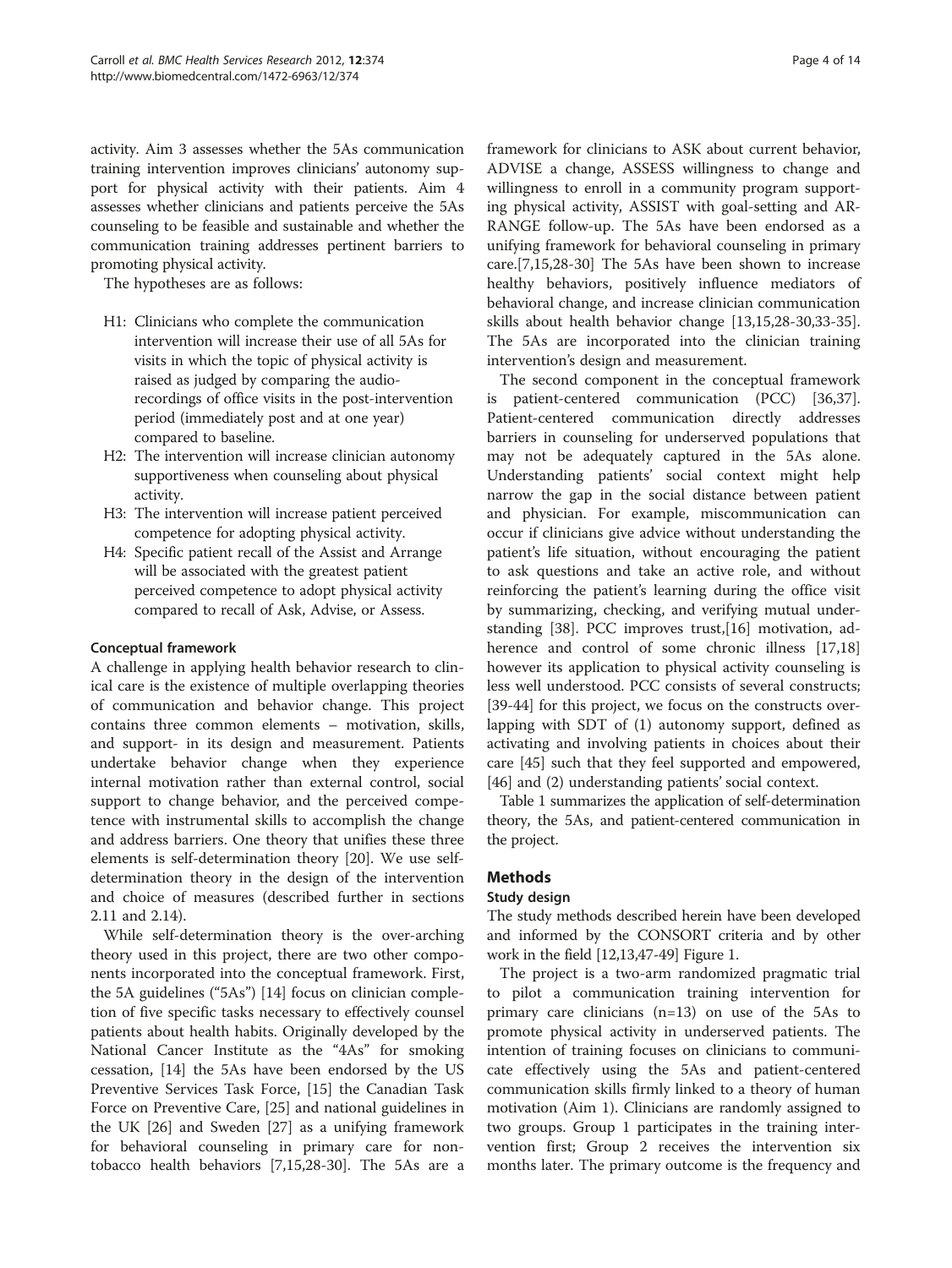<span id="page-4-0"></span>

quality of clinician use of the 5As during routine office visits, post-intervention compared to baseline. Secondary outcomes and potential mediators are changes in patients' perceived competence to adopt physical activity (Aim 2) and clinician autonomy support of physical activity with their patients (Aim 3). Given the myriad of barriers reported in the literature, another secondary outcome is whether clinicians believe that the intervention addresses pertinent barriers to promoting exercise (Aim 4). Exploratory outcomes are other potential mediators of the intervention's effect and the effect of the intervention on actual physical activity levels in a subset of participants. The schema shows the overall study design and timeline.

# Study Setting

The study population consists of patients and clinicians at two federally qualified community health centers in inner-city Rochester, NY. The health centers provide a full range of primary care services to a predominantly low-income and/or uninsured, ethnically and culturally diverse patient population including African, African-American, Asian, Asian-American, Eastern European, Hispanic, and several other foreign-born immigrant and refugee patients. There are 15 family physicians, two nurse practitioners, and two physician assistants at the two health centers. In the US, both nurse practitioners and physician assistants have graduate-level education and are licensed and certified to treat a variety of physical and mental health conditions and provide health behavior counseling.

# Participant eligibility

Patient and clinician eligibility criteria are shown in Table [2](#page-5-0). Patient eligibility is determined by the Research Assistant reviewing clinicians' schedules with a checklist of inclusion and exclusion criteria. If eligibility is uncertain, the Research Assistant checks with office staff. Patients are excluded if they are deemed inappropriate for participation due to an acute or unstable medical condition or if they are unable to provide informed consent due to a language barrier, limited literacy, and/or cognitive concerns.

# Recruitment of clinician participants

The principal investigator presents an overview of the study's objectives, design, and time frame to eligible clinicians at a weekly clinician meeting. Each clinician's full participation requires the clinician to 1) complete a 10 minute written baseline assessment, 2) attend four one-hour training sessions held during regularly scheduled provider meeting times over a four-month period, 3) consent to having 10 patient visits audio-recorded at baseline and 15 at post-intervention, and 4) complete a post-intervention survey and a 20 minute individual interview. Based on estimates from a previous pilot project, we anticipate a 10 patient visits at baseline should be sufficient; however, if the visits do not contain any discussions of physical activity, clinicians are told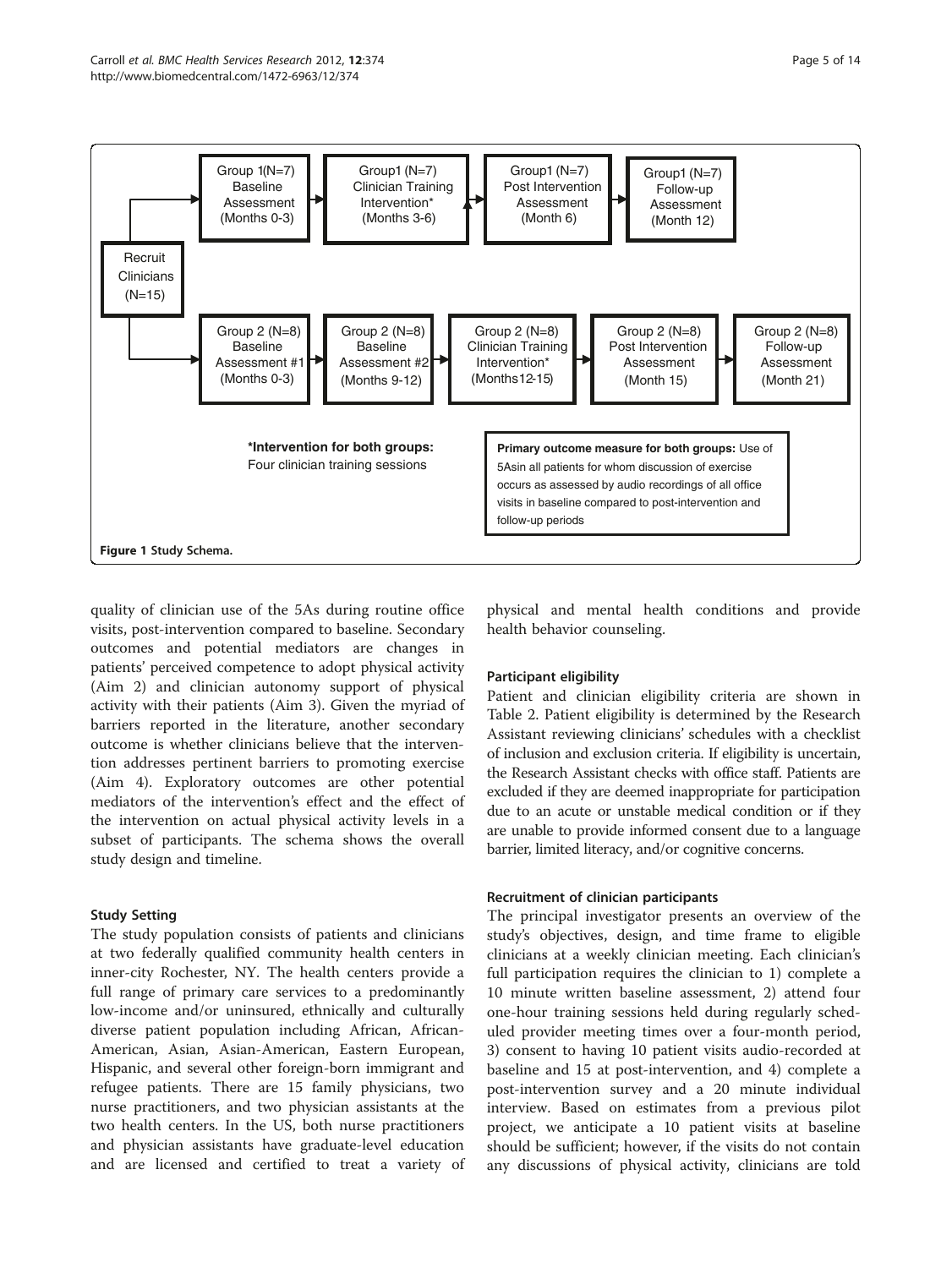<span id="page-5-0"></span>

| Table 2 Inclusion and exclusion criteria |
|------------------------------------------|
|------------------------------------------|

|            | Inclusion criteria                                                                                                                                                                                                                 | <b>Exclusion criteria</b>                                                           |
|------------|------------------------------------------------------------------------------------------------------------------------------------------------------------------------------------------------------------------------------------|-------------------------------------------------------------------------------------|
| Patients   | • Currently enrolled patients at Westside Health Services, Inc.)                                                                                                                                                                   | • Have a life-threatening or acute medical<br>problem which precludes participation |
|            | • Scheduled for a routine, follow-up, or health maintenance office visit                                                                                                                                                           | • Unable to read and understand English                                             |
|            | • Scheduled to see a participating clinician                                                                                                                                                                                       |                                                                                     |
|            | • 18 years of age or older                                                                                                                                                                                                         |                                                                                     |
|            | • Able to provide written informed consent                                                                                                                                                                                         |                                                                                     |
|            | • Have one or more stable medical conditions for which activity is not<br>contraindicated (e.g., asthma, patients undergoing chemotherapy, diabetes,<br>hypertension, stable cardiovascular, neurological, or psychiatric disease) |                                                                                     |
| Clinicians | • Practicing clinicians (physicians, physician assistants, or nurse practitioners)<br>at community health center organization                                                                                                      | • Planning to move or relocate to another<br>practice in the study period           |
|            |                                                                                                                                                                                                                                    | • Serving as study investigators or advisors                                        |

that the baseline assessment may consist of  $> 10$  visits. In addition to clinicians' informed consent, research staff explain that patient informed consent is obtained prior to any recording. For patients providing informed consent, an audio-recorder is placed unobtrusively in the exam room. Each clinician receives \$60 per completed hour of the four hours of training and \$5 per recorded visit. The principal investigator also explains the overall goals and procedures of the study to all clinical staff at their regularly scheduled team meetings. Staff are encouraged to forward any inquiries from patients about the study to members of the study team. The clinical practice receives a \$2000 stipend for use of the facility and staff time. Clinician participants then provide written informed consent.

# Procedure for randomization

A concealed randomization procedure stratified by health center location and clinician type (physician, nurse practitioner, or physician assistant) is used to balance randomization between both groups. A series of treatment assignments in a block of five is generated by the study statistician in advance of the intervention and placed in a file accessible to the Research Assistant responsible for administering the group assignment to each clinician. Clinicians are notified of their randomization assignment by the Research Assistant immediately after providing informed consent by opening a sealed envelope with the assigned intervention category for each individual: Group 1 (Early) or Group 2 (Wait-list). Neither study clinicians nor research staff are blind to the assignment of clinicians to the early or wait-list training groups.

#### Clinician baseline assessment

Prior to the training intervention, clinician participants from both groups complete a baseline assessment consisting of (1) a brief survey to obtain baseline demographic information, experience and confidence with physical activity counseling, attitudes and beliefs about incorporating it into their practice, and knowledge of community resources for physical activity for their patients, and (2) a baseline assessment of 10 audiorecorded office visits.

#### Patient participant recruitment and enrollment

When potentially eligible patients enter exam rooms for their visit, a nursing assistant mentions the project to see if they might be interested in participating. The Research Assistant then obtains written consent from eligible and interested patients. As part of the informed consent process, patients are told that they are not obliged to deliberately discuss physical activity. The visit is then audio-recorded. As with the clinician informed consent procedure, patients are explicitly informed that if they agree to participate, the recorder is placed unobtrusively in the exam room. The consent process takes about five minutes and is designed for minimal disruption of office flow and schedules. Patients are recruited until there is adequate baseline information about physical activity discussions.

#### Patient post-visit survey

After the recorded visit, a brief face-to-face survey is administered to the patient participants. Items include socio-demographics data (age, gender, marital status, race and ethnicity, highest educational level attained, and insurance status), the SF-12, and other measures described in (sections Evaluation and measures and Exploratory outcome measures). The survey takes about 15 minutes. Patients then complete a 5–10 minute interview asking about their perspective on the content, adequacy, and clarity of communication about physical activity counseling.

Patients are compensated a total of \$20 (\$10 for participating in the audio recording portion and \$10 for their time completing the survey and interview).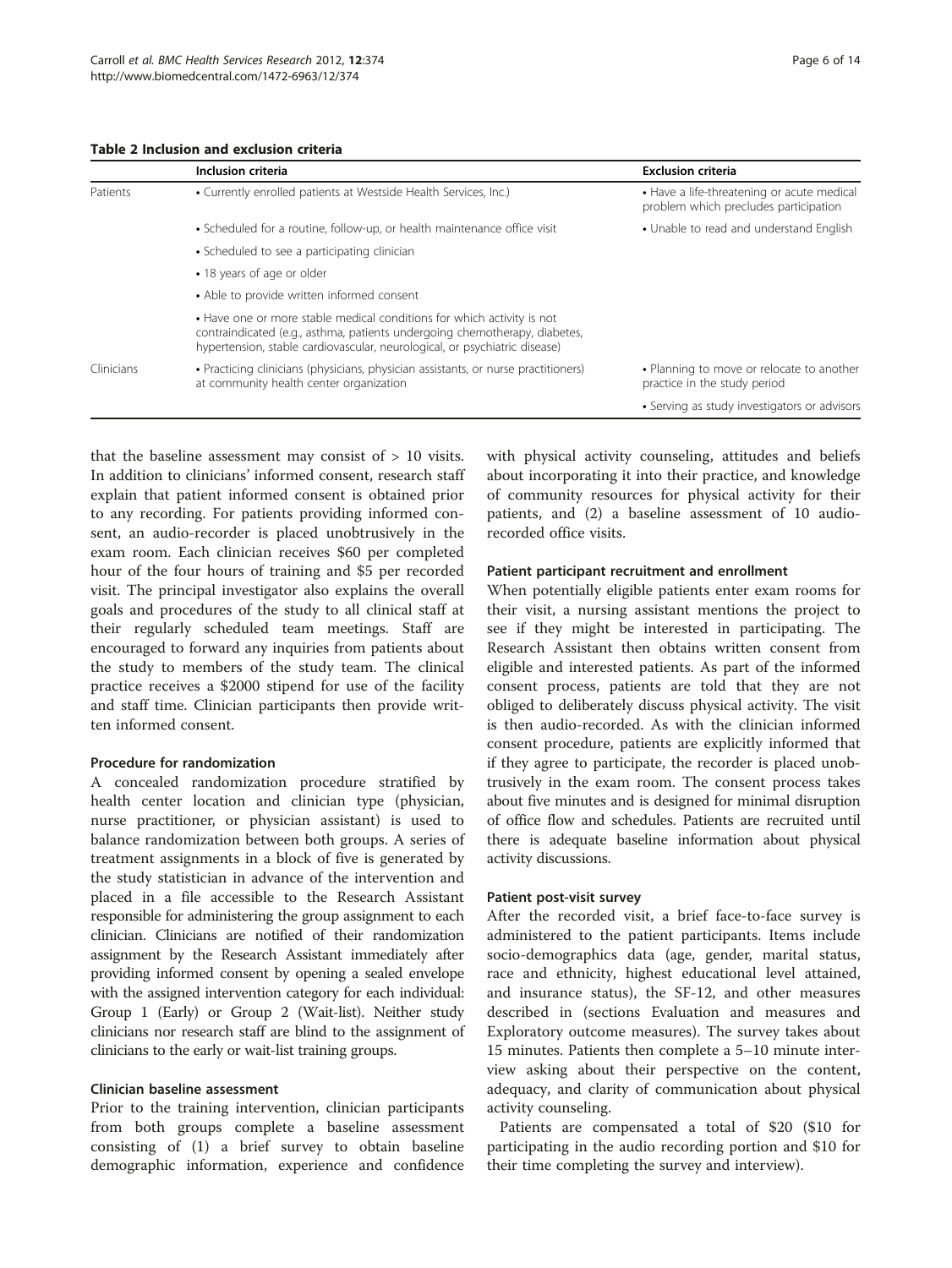After the baseline assessment is completed for Group 1 clinicians and their corresponding patients, Group 1's training intervention begins.

#### Description of intervention

The intervention consists of four clinician training sessions, described below. Sessions 1–3 are conducted as a group; Session 4 is individually-based. Each session is facilitated by the principal investigator.

#### Curriculum for clinician training intervention

Clinicians are trained using didactic materials, skills/ competency checklists, sample "scripts", role play and cognitive rehearsal – procedures regarded as effective techniques for communication training [\[37,50,51\]](#page-12-0). Standardized patients (actors) are used to portray realistic clinical situations, offer critique and feedback to each clinician, and assure that clinicians achieved the requisite skills.

#### Clinician training session 1

The objectives of Session 1 are to discuss 1) current evidence-based recommendations for physical activity, 2) contraindications to physical activity, 3) overview of the 5As, and 4) patient-centered communication and its use in physical activity counseling. Session 1 consists of a didactic presentation and an interactive group discussion. Consistent with self-determination theory and patient-centered communication, the discussion seeks to enhance clinicians' understanding of their patients' personal and social contexts for physical activity via counseling skills to elicit patient motivation for physical activity. The rationale for this is that understanding thepatients personal and social contexts for PA is consistent with supporting patient autonomy (by eliciting and acknowledging their feelings and perspectives about how their contexts might support or impede change) and competence (e.g. whether one's own context influences their feelings of effectiveness in achieving their exercise goals.) The discussion also aims to enhance clinician motivation and competence to counsel by encouraging the group to discuss realistic ways to discuss physical activity despite the myriad challenges, barriers, and competing demands. All physical activity recommendations in the study are based on current physical activity national guidelines at the time of the intervention [[52\]](#page-12-0). "To accumulate 30 minutes of moderate intensity physical activity over the course of most, preferably all, days of the week."

#### Clinician training session 2

Session 2 consists of a brief review of the 5As, followed by an introduction to electronic tools developed to supplement the 5As and patient-centered communication for physical activity counseling using the practice

electronic medical record. The tools are: 1) a History of Present Illness template, in which clinicians can view prompts to physical activity questions and answers, barriers, goals for change, and use pre-developed text to enter directly into the progress note , 2) a Social History box for entering physical activity data on type, duration, frequency, and intensity, 3) a Preventive Medicine page in the patient's chart containing a generic activity prescription available for editing and customizing, 4) an Order Sets page in the chart, activated through one or two screen clicks for retrieving patient education handouts, and 5) a Referrals link in the chart, activated by one click, to make referrals to the community healthy living program. Clinicians receive a resource list with information on free or low cost community programs to consider as referral options for physical activity. Clinicians are taught how to use the Referrals Tab to refer patients to a community program for lifestyle change and physical activity that is available on-site at the health center. In order to support clinician competence and motivation to discuss physical activity, a variety of tools are provided to encourage flexibility in documentation of physical activity in the electronic health record and to accommodate different work styles. The local resource list is developed and provided to increase clinician confidence to counsel through awareness of available community options for physical activity. Additional file [1](#page-11-0) shows screen shots of the five tools.

#### Clinician training session 3

The objective of session 3 is to implement the 5As including referral to an appropriate community resource if the patient was willing to go, while working with a standardized patient and observed by a peer. Session 3 also emphasizes the theoretical concepts of eliciting patients' social context and being autonomy supportive by eliciting patients' perspectives, preferences, and willingness to change. Clinicians are divided into pairs with each person taking turns conducting a visit with a standardized patient, debriefing with the standardized patient and the peer, and then repeating the cycle with a different standardized patient. Each standardized patient is trained according to case vignettes which have been developed and pre-tested with the principal investigator to portray common patient presentations and clinical scenarios for which physical activity discussion would be appropriate.

#### Clinician training session 4

The goal of session 4 is to reinforce and rehearse all of the aforementioned elements of the training and receive individual intensive feedback with a standardized patient. A standardized patient meets with each clinician individually to perform an assessment of skills acquired from the training according to a predefined checklist of core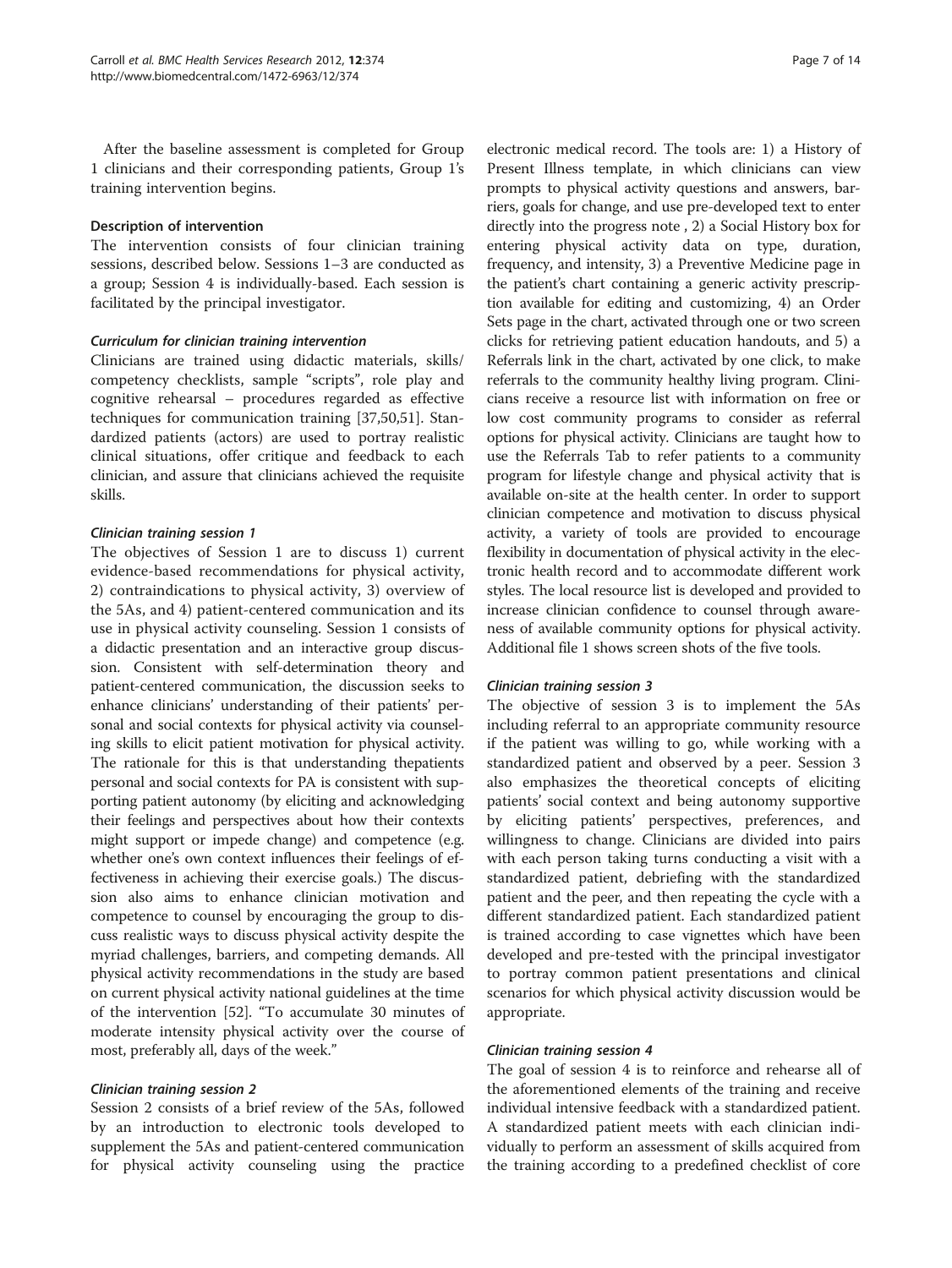competencies. The standardized patient for session 4 is designed to portray a challenging patient with multiple medical and psychosocial conditions and barriers to exercise. The feedback emphasizes the importance of supportive listening to understand patients' life contexts and challenges to activity, providing realistic problemsolving techniques to patients, and explicit mention of available community resources for physical activity. The standardized patient gives each clinician feedback on their 5As and PCC skills using a standardized checklist of competencies and open-ended, qualitative feedback.

#### Post-intervention clinician assessment

The post-intervention clinician assessment occurs immediately upon completion of the intervention (or at approximately 6 months from the baseline assessment) and 6 months follow-up (or 12 months from the baseline) in the same manner described previously. Clinicians complete post-intervention and follow-up assessments of 15 audio-recorded office visits, divided across the two time points in the same manner as described in section 2.8. Group 1 clinicians complete a survey asking about the feasibility of the intervention, and individual brief interviews are conducted.

#### Group 2 (wait-list)

The clinician baseline assessment for Group 2 is identical to that for Group 1. The Group 2 assessment occurs at 0–3 months (concomitant with the Group 1 clinician baseline) and again at 9–12 months (concomitant with the Group 1 post-intervention assessment.)

Group 2's clinician training intervention occurs in the same manner as described in the section, Description of Intervention (section 2.11) for Group 1. Standardization of both Group 1 and Group 2's training intervention sessions is assessed by audio-recording all sessions and ensuring that the key objectives of each session are met using a pre-developed checklist and via rating by a trained research staff member not involved in delivering the intervention.

Group 2's Post-Intervention Assessment occurs immediately post-intervention and at six months post-intervention in the same manner as described previously for Group 1 (section Post-Intervention Clinician Assessment). As with Group 1, Group 2 clinicians also complete a survey asking about the feasibility of the intervention and individual exit interviews.

#### Evaluation and measures

#### Primary outcome measure: 5As score

The primary outcome measure is the 5As score, a score of the frequency and quality of 5As discussions about physical activity. Based on our previous pilot study and others' published work [\[11,15,](#page-11-0)[53,54\]](#page-12-0) we developed a coding form to capture the 5As from audio-recorded office visit discussions. The 5As score has two components: 1) the sum of each A of the 5As occurring in each office visit when the topic of physical activity is raised (range 0/no As used to 5/all As used) and 2) a rating of the quality of each A when it occurs (ranging from 1–3 based level of detail from minimal to intensive). The 5As score is measured at baseline, immediately postintervention, and at six months follow-up for Groups 1 and 2. The 5As score is assessed by trained research staff blinded to clinician and time point.

### Secondary outcome measures

The Perceived Competence Scale (PCS) measures the selfdetermination construct of patient perceived competence in their ability to increase their level of physical activity [[17](#page-11-0)]. The PCS is a four item (Alpha reliability  $= 0.90$ ) validated psychometric instrument to measure a person's feelings of competence at carrying out a physical activity [[55](#page-12-0),[56](#page-12-0)]. The PCS is administered to patients at baseline, post-intervention and follow-up as part of the post-visit survey'.

The Modified Health Care Climate Questionnaire (mHCCQ) [\[17\]](#page-11-0) is a patient reported measure of the degree to which the clinician provides autonomy support, a construct derived from self-determination theory shown to be modifiable in health behavior interventions. The mHCCQ is a six item validated psychometric instrument that has been shown to be associated with behavior change for smoking cessation, weight loss and maintenance, and exercise. The mHCCQ measures patient perceptions of providers as autonomy supportive versus controlling and has been validated for use in primary-care offices (Alpha reliability is 0.92) [[57](#page-12-0)]. The mHCCQ is administered at baseline, post-intervention and follow-up.

Clinicians' perspectives on the intervention's feasibility, sustainability, and learning objectives acquired, is assessed three ways: (1) via a survey administered at baseline and post-intervention, (2) via a process evaluation throughout the training period, and (3) via individual clinician postintervention interviews. For the survey, we use a previously published survey from the Physical Activity for Life (PAL) study, which is a 20 item face-valid questionnaire to explore clinician impressions of the effectiveness of the intervention [\[13\]](#page-11-0). The survey contains items asking about clinician perspectives on feasibility, knowledge, and skills gained from the intervention. Ongoing process evaluation data are collected throughout the intervention's training sessions in the form of field notes and audiorecorded feedback from clinicians during the training sessions. At the conclusion of the study, the principal investigator and research assistant conduct individual interviews to elicit clinician perspectives on feasibility of the intervention,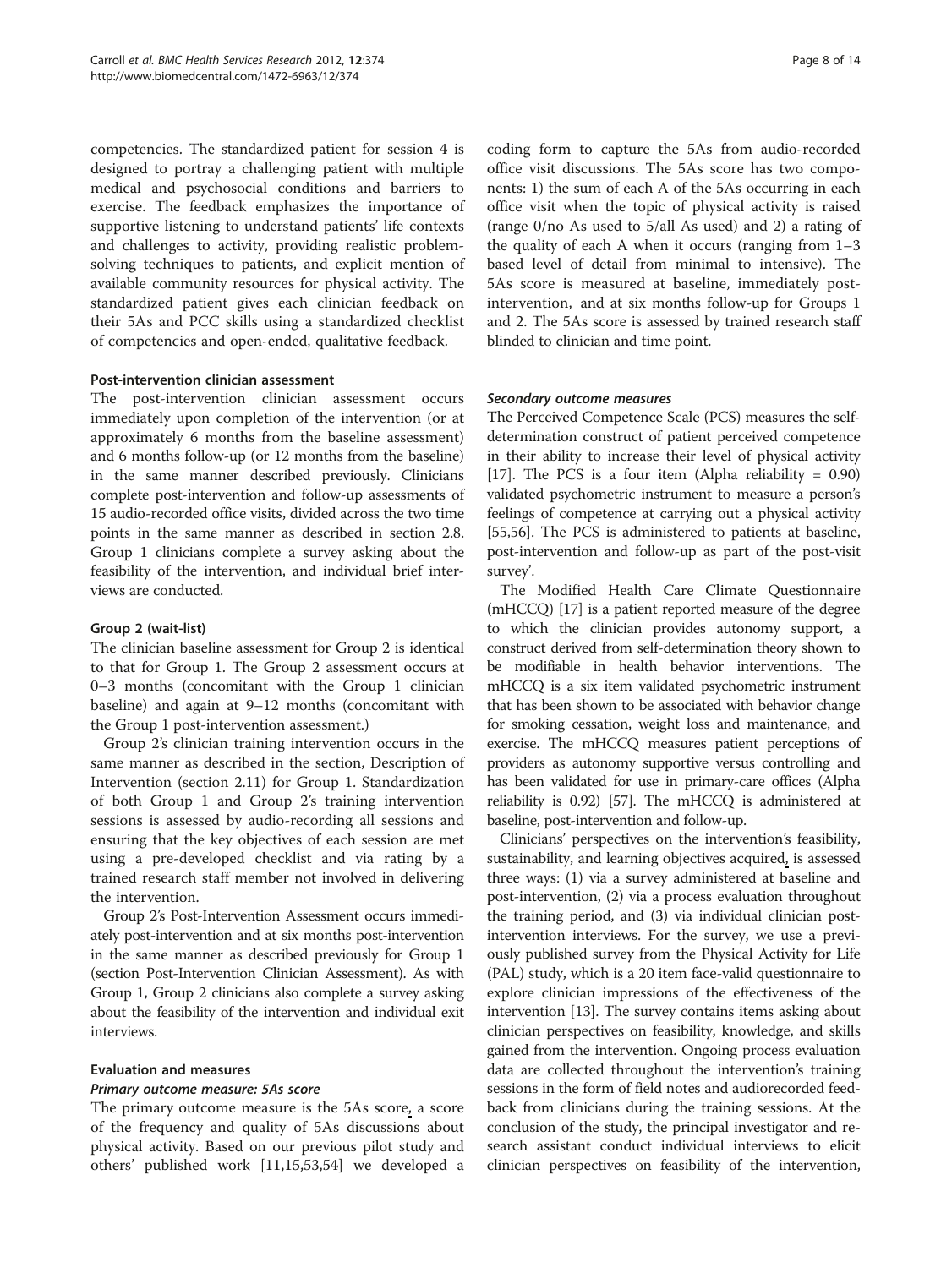relevance of training objectives, and suggestions for improvement.

#### Exploratory outcome measures

Moderation variables consist of patient factors and visit factors. Patient factors are socio-demographic variables, body mass index, baseline health, [[58,59](#page-12-0)] health literacy [[60\]](#page-12-0), co-morbidities, and length of relationship with their clinician. Visit factors consist of type of visit, measured categorically using the clinic schedules (e.g. routine follow-up, health care maintenance) and competing demands measured by the 1) number of topics discussed and 1) number of health behaviors discussed.

Mediation variables consist of patient perceived competence for physical activity (using the PCS), clinician autonomy support (using the mHCCQ) for physical activity, and patient recall of 5A using the Physical Activity Exit Interview (PAEI) [[47](#page-12-0)]. The PAEI is a 12-item survey administered to patients after their visit asking them to recall specific content (Yes/No) to questions corresponding to each A for physical activity, such as "Did your doctor advise you to become more physically active?", "Did your doctor discuss difficult situations you might encounter or problems you might have in trying to become more physically active?", and "Did your doctor state that he/she is planning to discuss your physical activity on a future visit?"

#### Data management

All questionnaires and measurements will be collected and entered into a secure protected database by the Research Assistants. Data will be entered on scannable forms and electronically sent to an Access database. After scanning, data will be audited visually for errors. SAS statistical packages are used for the analyses. Unless otherwise stated, all statistical tests will be performed at the two-tailed 5% level of significance. Likewise, 95% confidence intervals will be constructed for estimation of effects (e.g., difference in mean 5A scores across time points).

#### **Assumptions**

The assumptions underlying all statistical analyses will be thoroughly checked using appropriate graphical and numerical methods [[61,62](#page-12-0)]. If outliers or influential data are detected, the accuracy of the data will be investigated. If no errors are found, analyses may be repeated after removing these cases to evaluate their impact on the results. However, the final analyses will include these data points.

#### Missing values

In the event that missing data occur, we will attempt to contact participants and obtain the data or to find out

why the questionnaires or items are missing, and document the reasons for missing data. The planned analyses employ a mixed models approach that do not require complete data on all participants but make the assumption that data are missing completely at random; this assumption will be examined.

#### Statistical analyses

The primary outcome measure will be the 5A score as described in (section Primary outcome measure: 5As score). The primary analysis will use a mixed effect model to compare mean 5As scores between and within each group for each of the three time points: baseline, immediately post-intervention, and follow-up. The primary hypothesis (H1) is: Clinicians who complete the communication intervention will increase their use of all 5As for all visits in which the topic of physical activity is raised as judged by audio-recordings of office visits in the post-intervention period (immediately post and at one year) compared to baseline. Figure [2](#page-9-0) shows the analysis plan for hypothesis testing and exploratory outcomes.

The clinicians will be included as a random effect, and intervention group, time, and baseline 5A scores will be included as fixed effects. The interaction between treatment and time will be used to assess whether the treatment effect (of the intervention) changes with time.

Secondary analyses include similar modeling approaches for the secondary outcome variables: autonomy support (mHCCQ), patient perceived competence (PCS) and clinician feasibility (PAL). Clinician feasibility will also be qualitatively analyzed using the process evaluation data and individual clinician exit interviews. The secondary hypotheses (H2-H4) are as follows:

- H 2: The intervention will increase clinician use of the PCC construct autonomy supportiveness as assessed by the mHCCQ in the post-intervention period (immediately post and at one year) compared to baseline.
- H 3: The intervention will increase patient perceived competence (accessed via the PCS) for adopting physical activity.
- H 4: Specific patient recall of the Assist and Arrange will be associated with the greatest patient perceived competence to adopt physical activity compared to recall of Ask, Advise, or Assess.

Hypotheses 2–4 will be tested by measuring the changes in the mHCCQ, PCS, and PAEI scores, respectively, for patients seen by clinicians in Group 1 in the post-intervention period (immediately post and at one year) compared to baseline. compared to the Group 2 baseline and Group 1 baseline. We will also compare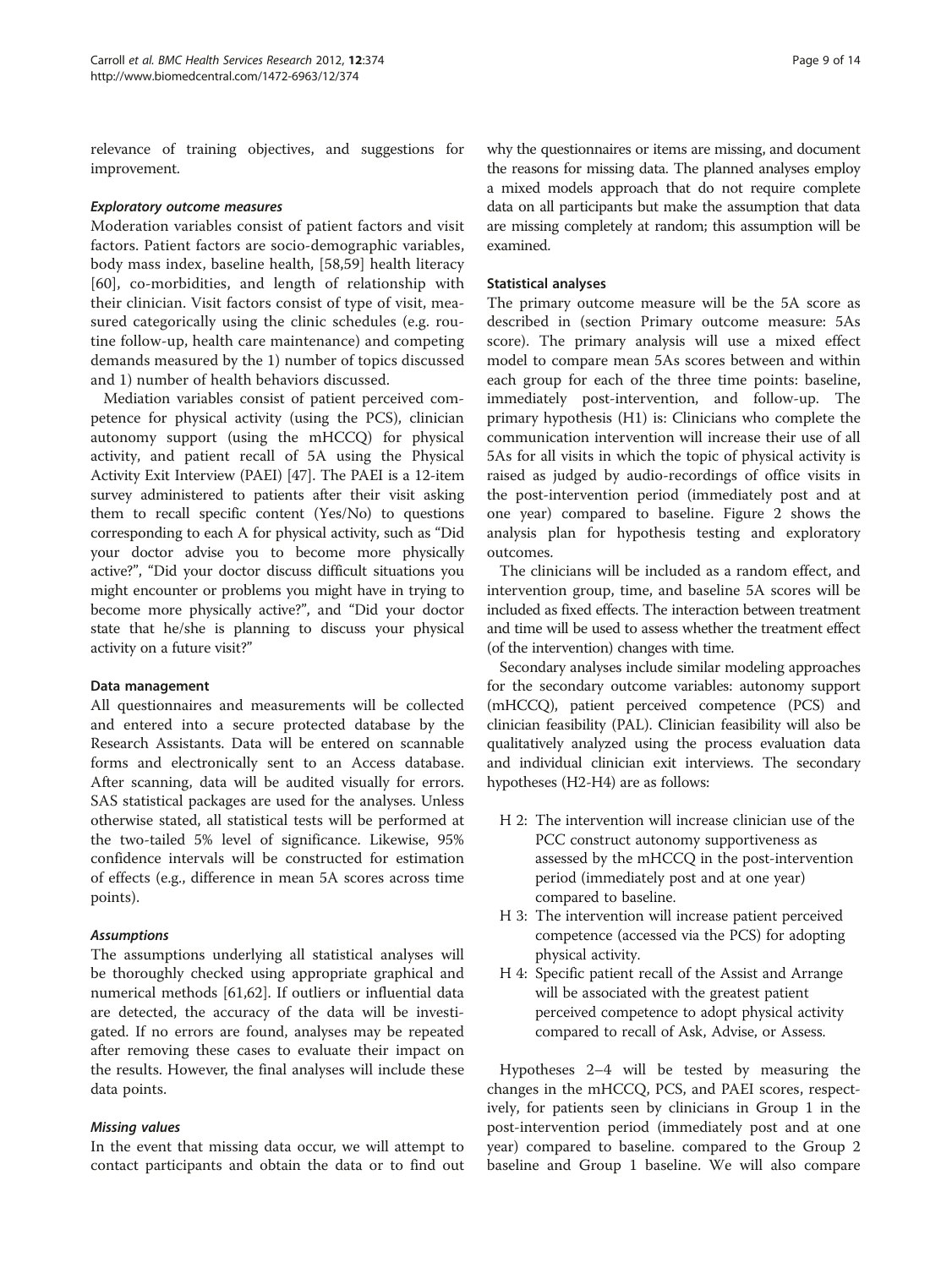<span id="page-9-0"></span>

change in the 5A scores for Group 2 post-intervention compared to Groups 1 and 2 baseline scores.

Exploratory analyses will use a similar approach to that used for the primary analysis, to examine whether the primary outcome (5A score) was mediated by patient perceived competence (PCS score), clinician autonomy supportiveness (mHCCQ score), or patient recall of the 5As (PAEI score). Additional exploratory analyses will examine the role of selected factors that may moderate the relationship between the intervention and the 5A score: continuity of care, patient socio-demographic variables, patient BMI, baseline health, health behaviors, health literacy, and competing demands. Regression-based statistical models will be constructed and examined. The Diagram below shows the inter-relationship of the mediating and moderating factors to be explored in this analysis.

#### Sample size and power

The primary goal of this study is to evaluate the influence of a clinician communication intervention on use of the 5As in communication about physical activity in the post-intervention period (immediately post and at one year) compared to baseline as assessed by audiorecorded data. The sample includes a planned maximum of 15 clinicians (eight in Group 1 and seven in Group 2) measured at three (Group 1) or four (Group 2) time points. The measurements consist of a total of 25 audiorecorded patient visits from each clinician distributed across each of the evaluation points: approximately 10 recordings at baseline and seven or eight each at post- and follow-up points. Of the planned 375 recorded visits, we estimate up to 20% may be excluded from the analysis due to the patient or clinician shutting off the recorder, or equipment malfunction, thus leaving approximately 300 recorded visits (about seven per clinician per time point, or 20 total per clinician) for analysis. Pilot data with 46 recorded visits from eleven physicians showed that the average 5A score was 0.74, with a standard deviation of 1.06. Thus, with 15 clinicians and 20 patients per clinician, we will have 80% power to detect a difference of 0.54 between Groups 1 and 2, using a two-sided t-test at 0.05 significance level.

The final analyses will use a mixed effects model to incorporate correlations between the observations made by the same physician. The variance in 5A scores taken from patients within a single physician's patient panel will likely be smaller than the variance of scores taken from patients between different physicians, i.e. the intraclass correlation coefficient (the ratio of between-physician variance to the sum of between- and within-physician variances) will be larger than zero. We have conducted a series of power analyses taking this clustering into effect using a Mann–Whitney two-sample t-test of means.

#### Process evaluation

Process evaluation data will be analyzed to examine the feasibility and acceptability of the intervention. Qualitative data consist of field notes of all clinician training sessions, observation notes on recruitment procedures and cooperation between clinical and research staff, correspondence notes and meeting minutes between community partners and study staff, notes from study staff and faculty research meetings, patient post-study interviews and focus groups, and transcribed clinician interviews. A multidisciplinary team will conduct the qualitative analysis using grounded theory, [\[63,64](#page-12-0)] a coding-editing approach, in two phases. In the first phase, members of the team (undergraduate students) will systematically code all qualitative data and meet regularly with the principal investigator, who has expertise in qualitative research, to review codes, identify and resolve discrepancies, and discuss emerging concepts. For the second phase, a multidisciplinary group of faculty and graduate-level trainees will review the codes and concepts to develop the key themes related to the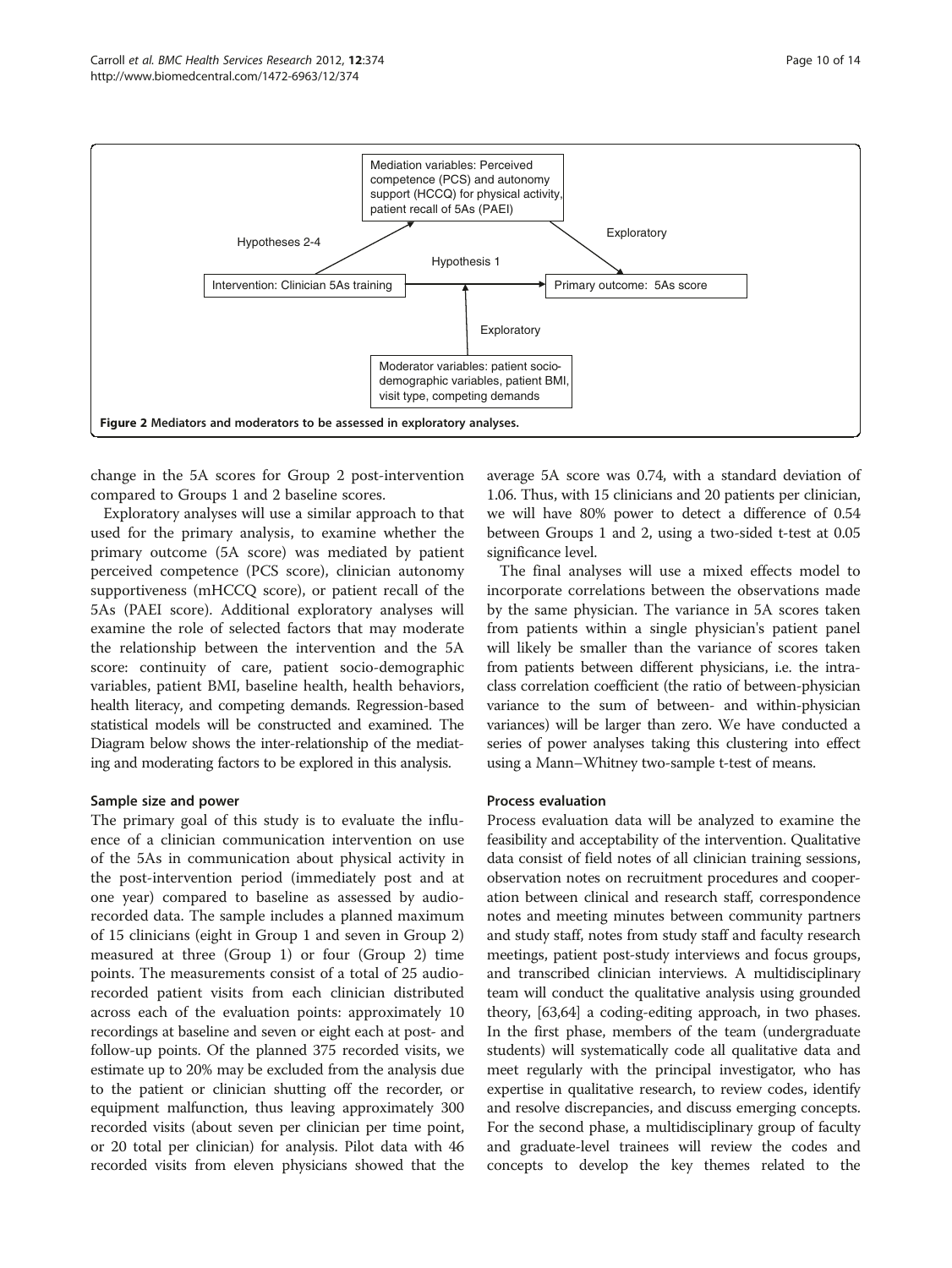intervention's feasibility and acceptability. Quantitative process measures consist of clinician attendance at all training sessions, clinician fidelity to the intervention (measured by audio recordings), other clinic staff participation in patient recruitment, patient participation rate, reasons for patient refusal or ineligibility, patient completion of all study measures, patient follow-through at the community program referral and pre-post clinician ratings of usefulness or recommendation of the community resources to their patients.

#### Assessing cross-contamination

We will use the audio-recorded data to measure crosscontamination in Group 2 clinicians to evaluate the extent to which they could be influenced by the intervention. Specifically, we will assess changes in Group 2's 5A scores from two baseline measurements at months 1–3 and months 12–15. Trained research staff, blinded to the clinician's group assignment, will listen to the baseline audio-recorded sessions of Group 2 clinicians and use pre-developed intervention adherence checklists to evaluate whether Group 2 clinicians incorporated specific intervention-related materials into their visits and whether they explicitly used the 5As or patient-centered communication constructs in their visits. Group 2 clinicians will also be asked directly in their post-study individual interviews whether they were aware of the study activities from Group 1 and the extent to which it influenced their counseling, if applicable.

#### Data safety monitoring plan

The study protocol will be monitored by the Principal Investigator for safety via weekly contact with the research staff, with resolution of any data safety issues that arise. The protocol will be monitored by tracking the status of activities in the study's phases of recruitment, enrollment, coding of visits, and data entry from surveys. All data materials will be kept confidential, stored and locked in the Principal Investigator's private office, identifiable only by coded numbers.

#### Design limitations and other considerations

Maximizing clinician adherence, consistency and fidelity to any intervention in a clinical setting is challenging. Steps to address these issues are to give positive feedback, regular updates, encouragement and incentives for the clinicians, nursing staff, and organization. It is possible that improvement after intervention will be minimal and difficult to sustain given the competing needs and challenges inherent in working with underserved patient populations. Thirdly, cross-contamination, spillover, and/or Hawthorne effects are concerns in this study; we will assess these issues in our analysis taking advantage of the two group design feature and

directly audio-recorded, objective data source as well as post-study clinician interviews asking them to estimate the extent to which they may have been biased by the presence of the recorder. Finally, this study is unable to follow a cohort of patients pre- and post- intervention, though it is possible to look at aggregate baseline- and post-intervention patient-level factors that may affect use of the 5As. Given the relatively small scale of this project, this limitation is a recognized trade-off for practical and logistical considerations. The first priority for this project is to look at clinician implementation issues. Patient outcomes are secondary and exploratory in this study but will be key in future work.

#### **Discussion**

Conservative estimates place direct health care costs of sedentary behavior at 24.3 billion dollars per year and of obesity at 70–147 (2008 est.) billion dollars per year [[65,66\]](#page-12-0). Recent data suggest that behavioral risk factors such as inadequate physical activity account for a greater portion of health disparities than was previously thought [[67](#page-12-0)]. Disadvantaged groups are less likely to have sufficient physical activity [\[52,68](#page-12-0)] and more likely to suffer related adverse health outcomes [[69](#page-12-0)-[71](#page-13-0)]. Disadvantaged groups have not been well represented in clinical trials to promote physical activity, though this is beginning to change [[72-75](#page-13-0)]. Primary care has potential for successful interventions focused on disadvantaged groups because it offers a trusted source of continuity across an individual's lifespan, often serving entire families or generations. Safety net clinics, particularly federally qualified health centers, hold promise for reducing disparities because they provide the largest proportion of primary health care services to medically underserved and vulnerable populations [[76](#page-13-0)]. Federally qualified health centers serve 20 million patients—this is expected to double to 40 million patients under the Affordable Care Act [\[77](#page-13-0)]. Primary care clinicians are on the front lines of managing medical complications related to inadequate physical activity [\[78\]](#page-13-0). Therefore there is an urgent need to accelerate the translation of physical activity interventions into community-based and primary care settings, which this project will evaluate.

The 5A guidelines, in which clinicians Ask about (or Assess), Advise about, Agree upon, Assist with and Arrange follow-up regarding patients' behavior change efforts [\[14,15](#page-11-0)] are recommended as an evidencebased clinical tool for health behavior counseling. The contribution of the present project is expected to be new knowledge of how a 5As intervention can be implemented to promote physical activity in disadvantaged patients. This contribution will be significant because it will develop and refine effective and efficient methods and strategies to implement evidence-based physical activity interventions into clinical practice settings.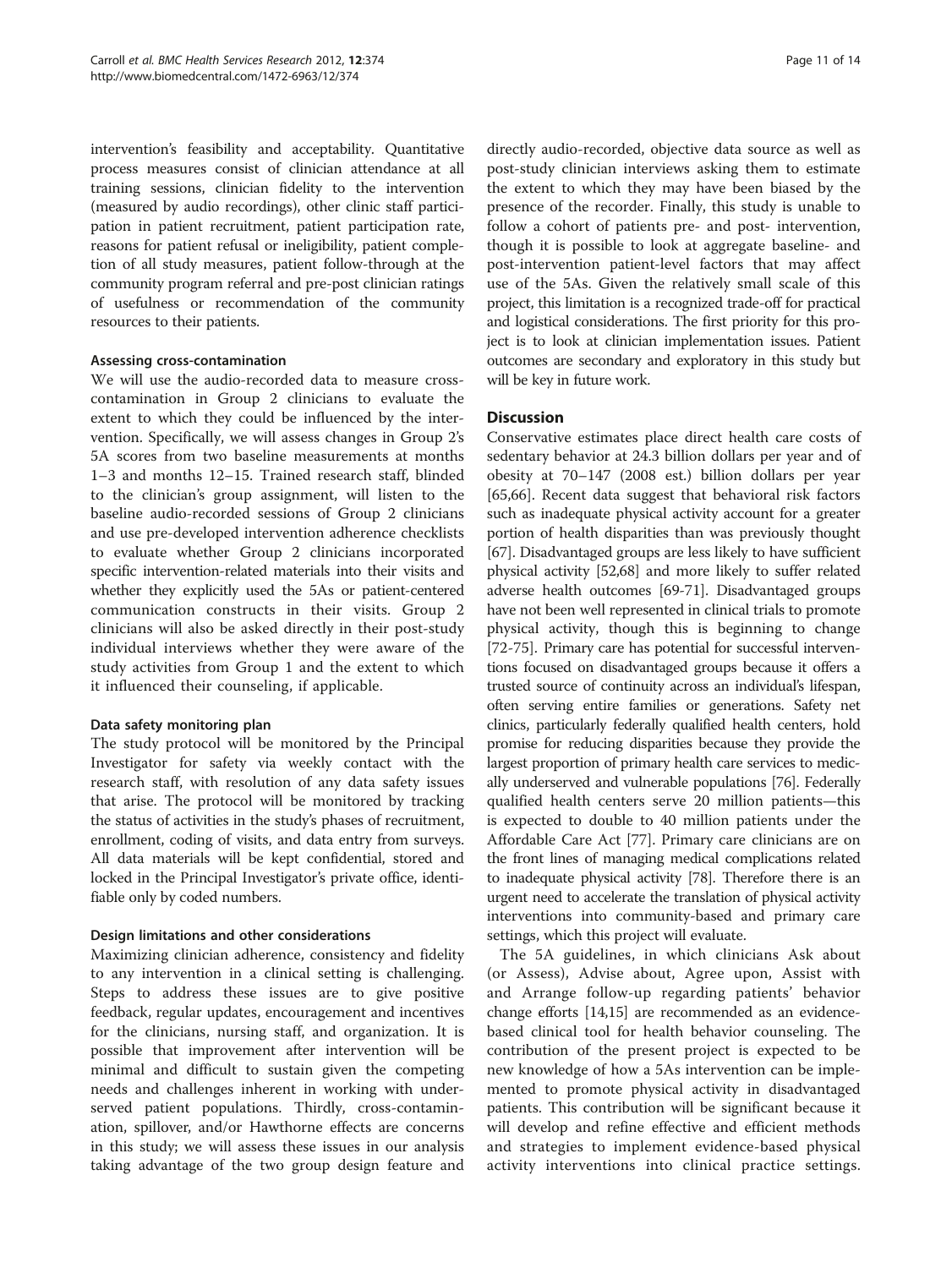<span id="page-11-0"></span>Knowledge gained from this project will directly inform key principles driving the Patient Centered Medical Home initiative, specifically by investing in training and redesigning the primary care workforce, intensifying health behavior change as a key feature of the clinical care model, and strengthening clinicalcommunity partnerships.

The proposed research advances links between the 5As and self- determination theory (SDT) around common elements of patient autonomy [15,[79\]](#page-13-0) and change in physical activity. This project represents an interface between T3 (moving evidence-based guidelines into health practice through implementation research) and T4 (evaluation of health outcomes on real-world, population health practice) translational research and will inform this avenue of relatively under-developed research in the field to date [\[80-82](#page-13-0)]. We expect this strategy will have great potential for longterm adoption and sustainability.

# Conclusions

This project aims to improve clinician-patient communication about physical activity in underserved patients in primary care settings. It seeks to improve the frequency and quality of physical activity discussions by training clinicians to Ask about, Advise, Agree upon, Assist and Arrange a plan for physical activity. From a population perspective, increasing the prevalence of clinician communication about physical activity could greatly affect productivity, quality of life, mortality, and health costs in the United States. Results from this study will inform larger clinical trials that incorporate greater numbers of clinicians, patients, and practice sites to test the effects of combined patient-clinician communication and community-based exercise programs on physical activity and patient outcomes in underserved populations.

# Additional file

[Additional file 1:](http://www.biomedcentral.com/content/supplementary/1472-6963-12-374-S1.docx) Electronic Health Records Tools Screen Shots.

#### Competing interests

The authors declare that they have no competing interests.

#### Authors' contributions

JC conceived of the study, oversaw the design and implementation of study, and drafted the manuscript. KF, RE and GW participated in the design of the study and provided feedback and edits to drafts of the manuscript. MS participated in the implementation of the study and drafting and edits of the manuscript. All authors read and approved the final manuscript.

#### Acknowledgements

We extend our thanks to the patients and staff at Brown Square Health Center and Woodward Health Center for their support of this project, and to the following individuals for their thoughtful feedback, support and participation in various stages of the protocol's development and implementation: Gary R. Morrow PhD, MS; Nancy M. Bennett MD, MPH and the Center for Community Health/Healthy Living Program staff; Christopher N. Sciamanna MD, MPH; Antronette Yancey MD, MPH; Jennifer Griggs MD,

MPH; Paul C. Winters MS; Deborah Peartree RN; Bonnie Schwartzbauer; Cheryl P. Rufus LPN; Louise V. Smyth MPA, HIA; and Carol Moulthroup for her editing assistance. This project was supported by the National Cancer Institute, K07126985.

#### Funding

The study is funded by the National Cancer Institute (NCI) grant 5K07CA126985, and American Recovery and Reinvestment Act (ARRA) 3 K07 CA126985-02S1 (PI: J Carroll). No funders had any role in the study design; collection, analysis, and interpretation of data; writing of the manuscript; or decision to submit the manuscript for publication.

#### Author details

<sup>1</sup> Department of Family Medicine, 1 Family Medicine Research Programs, University of Rochester Medical Center, 1381 South Ave, Rochester, NY 14620, USA. <sup>2</sup> Healthy Living Center, Center for Community Health, University of Rochester Medical Center, 46 Prince St, Rochester, NY 14607, USA.

#### Received: 8 March 2012 Accepted: 11 October 2012 Published: 30 October 2012

#### References

- 1. Flegal KM, Carroll MD, Ogden CL, Curtin LR: Prevalence and trends in obesity among US adults, 1999–2008. JAMA 2010, 303:235–241.
- 2. World Health Organization: Global health risks: mortality and burden of disease attributable to selected major risks; 2011.
- 3. Estabrooks PA, Glasgow RE: Translating effective clinic-based physical activity interventions into practice. Am J Prev Med 2006, 31(S45):S56.
- 4. Haskell WL: Physical activity and public health: updated recommendation for adults from the american college of sports medicine and the american heart association. Med Sci Sports Exerc 2007, 39(8):1423–1434.
- 5. World Health Organization: Global recommendations on physical activity for health; 2010. [http://whqlibdoc.who.int/publications/2010/](http://whqlibdoc.who.int/publications/2010/9789241599979_eng.pdf) [9789241599979\\_eng.pdf](http://whqlibdoc.who.int/publications/2010/9789241599979_eng.pdf).
- 6. Walsh JM, Swangard DM, Davis T, McPhee SJ: Exercise counseling by primary care physicians in the era of managed care. Am J Prev Med 1999, 16:307–313.
- 7. Goldstein MG, Whitlock EP, DePue J, Planning Committee of the Addressing Multiple Behavioral Risk Factors in Primary Care Project: Multiple behavioral risk factor interventions in primary care. Summary of research evidence. Am J Prev Med 2004, 27:61–79.
- 8. Barzilai DA, Goodwin MA, Zyzanski SJ, Stange KC: Does health habit counseling affect patient satisfaction? Prev Med 2001, 33:595–599.
- 9. Jaen CR, Stange KC, Nutting PA: Competing demands of primary care: a model for the delivery of clinical preventive services. J Fam Pract 1994, 38:166–171.
- 10. Podl TR, Goodwin MA, Kikano GE, Stange KC: Direct observation of exercise counseling in community family practice. Am J Prev Med 1999, 17:207–210.
- 11. Flocke SA, Stange KC: Direct observation and patient recall of health behavior advice. Prev Med 2004, 38:343–349.
- 12. The Writing Group for the Activity Counseling Trial Research Group: Effects of physical activity counseling in primary care: the activity counseling trial: a randomized controlled trial. JAMA 2001, 286:677–687.
- 13. Pinto BM, Goldstein MG, Ashba J, Sciamanna CN, Jette A: Randomized controlled trial of physical activity counseling for older primary care patients. Am J Prev Med 2005, 29:247–255.
- 14. Glynn TJ, Manley MW: How to help your patients stop smoking: a manual for physicians. In NIH Publication 89–3064 edn. Bethesda, MD: National Cancer Institute; 1989.
- 15. Whitlock EP, Orleans CT, Pender N, Allan J: Evaluating primary care behavioral counseling interventions: an evidence-based approach. Am J Prev Med 2002, 22:267–284.
- 16. Fiscella K, Meldrum S, Franks P, Shields CG, Duberstein P, McDaniel SH, et al: Patient trust: is it related to patient-centered behavior of primary care physicians? Med Care 2004, 42:1049–1055.
- 17. Williams GC, Grow VM, Freedman ZR, Ryan RM, Deci EL: Motivational predictors of weight loss and weight maintenance. J Pers Soc Psychol 1996, 70(1):115–126.
- 18. Williams GC: Improving patients' health through supporting the autonomy of patients and providers. In Handbook of self-determination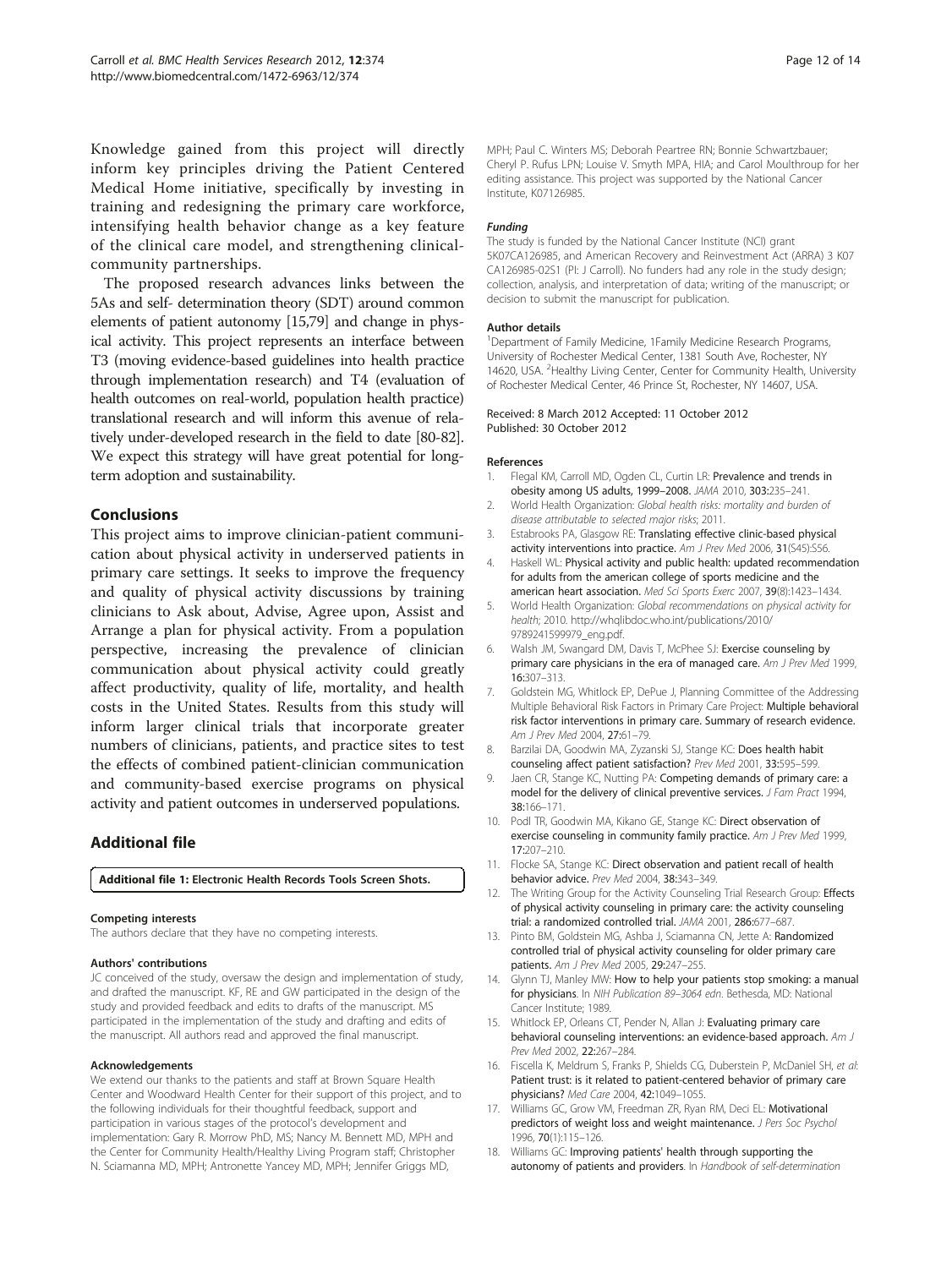<span id="page-12-0"></span>research. Edited by Deci EL, Ryan RM. Rochester, NY: University of Rochester Press; 2002:233–254.

- 19. Saha S, Beach MC, Cooper LA: Patient centeredness, cultural competence and healthcare quality. J Natl Med Assoc 2008, 100:1275-1285.
- 20. Deci EL, Ryan RM: Intrinsic motivation and self-determination in human behavior. New York: Plenum; 1985.
- 21. Rouse PC, Ntoumanis N, Duda JL, Jolly K, Williams GC: In the beginning: role of autonomy support on the motivation, mental health and intentions of participants entering an exercise referral scheme. Psychol Health 2011, 26:729–749.
- 22. Silva MN, Vieira PN, Coutinho SR, Minderico CS, Matos MG, Sardinha LB, et  $a$ : Using self-determination theory to promote physical activity and weight control: a randomized controlled trial in women. J Behav Med 2010, 33:110–122.
- 23. Vierling KK, Standage M, Treasure DC: Predicting attitudes and physical activity in an at-risk minority youth sample: a test of self-determination theory. Psychol Sport Exerc 2007, 8:795-817.
- 24. Ng J, Ntoumanis N, Thogersen-Ntoumanis C, Deci E, Ryan RM, Duda JL, et al: Self-determination theory applied to health contexts: a meta-analysis. Perspect Psychol Sci 2012, 7(4):325–340.
- 25. Elford RW, MacMillan HL, Wathen CN, Canadian Task Force on Preventive Health Care: Counseling for risky health habits: a conceptual framework for primary care practitioners. London, ON: CTFPHC Technical Support, Canadian Task Force; 2001.
- 26. Khan KM, Weiler R, Blair SN: Prescribing exercise in primary care. BMJ 2011, 343:d4141.
- 27. Swedish National Institute of Public Health: Physical activity in the prevention and treatment of disease. Sweden: Professional Associations for Physical Activity, Swedish National Institute of Public Health; 2011.
- 28. Ockene JK, Adams A, Hurley TG, Wheeler EV, Hebert JR: Brief physicianand nurse practitioner-delivered counseling for high-risk drinkers: does it work? Arch Intern Med 1999, 159:2198–2205.
- 29. Ockene JK, Ockene IS, Quirk ME, Hebert JR, Saperia GM, Luippold RS, et al: Physician training for patient-centered nutrition counseling in a lipid intervention trial. Prev Med 1995, 24:563–570.
- 30. Ockene JK, Wheeler EV, Adams A, Hurley TG, Hebert J: Provider training for patient-centered alcohol counseling in a primary care setting. Arch Intern Med 1997, 157:2334–2441.
- 31. Miller WR, Rollnick S: Motivational interviewing: Preparing people to change addictive behavior. New York: Guilford Press; 1991.
- 32. Goldstein MG, DePue J, Kazura A, Niaura R: Models for patient-provider interaction: applications to health behavior change. In Handbook of health behavior change. Edited by Shumaker SA, Schron EOJ. New York: Springer; 2006.
- 33. Estabrooks PA, Glasgow RE, Dzewaltowski DA: Physical activity promotion through primary care. JAMA 2003, 289:2913–2916.
- 34. Petrella RJ, Koval JJ, Cunningham DA, Paterson DH: Can primary care doctors prescribe exercise to improve fitness? the step test exercise prescription (STEP) project. Am J Prev Med 2003, 24:316-322.
- 35. Stewart MA: Effective physician-patient communication and health outcomes: a review. Can Med Assoc J 1995, 152:1423–1433.
- 36. Epstein RM, Street RL: Patient-centered communication in cancer care: promoting healing and reducing suffering.: National Cancer Institute; 2007.
- 37. Epstein RM, Franks P, Fiscella K, Shields CG, Meldrum SC, Kravitz RL, et al: Measuring patient-centered communication in patient-physician consultations: theoretical and practical issues. Soc Sci Med 2005, 61:1516–1528.
- 38. Balsa AI, McGuire TG, Meredith LS: Testing for statistical discrimination in health care. Health Serv Res 2005, 40:227–252.
- 39. Makoul G: Essential elements of communication in medical encounters: the kalamazoo consensus statement. Acad Med 2001, 76:390–393.
- 40. Simpson M, Buckman R, Stewart M, Maguire P, Lipkin M, Novack D, et al: Doctor-patient communication: the toronto consensus statement. BMJ 1991, 303:1385–1387.
- 41. Lang F, Floyd MR, Beine KL: Clues to patients' explanations and concerns about their illnesses. A call for active listening. Arch Fam Med 2000, 9:222–227.
- 42. Mead N, Bower P: Patient-centredness: a conceptual framework and review of the empirical literature. Soc Sci Med 2000, 51:1087-1110.
- 43. Brown JB, Boles M, Mullooly JP, Levinson W: Effect of clinician communication skills training on patient satisfaction. A randomized, controlled trial. Ann Intern Med 1999, 131:822–829.
- 44. Stewart M: Towards a global definition of patient centred care. BMJ 2001, 322:444–445.
- 45. Williams GC, Rodin GC, Ryan RM, Grolnick WS, Deci EL: Autonomous regulation and long-term medication adherence in adult outpatients. Health Psychol 1998, 17:269–276.
- 46. Kaplan SH, Greenfield S, Ware JE Jr: Assessing the effects of physicianpatient interactions on the outcomes of chronic disease. Med Care 1989, 27:S110–S127.
- 47. Sciamanna CN, Goldstein MG, Marcus BH, Lawrence K, Pinto BM: Accuracy of recall of exercise counseling among primary care patients. Prev Med 2004, 39:1063–1067.
- 48. Sciamanna CN, DePue JD, Goldstein MG, Park ER, Gans KM, Monroe AD, et al: Nutrition counseling in the promoting cancer prevention in primary care study. Prev Med 2002, 35:437–446.
- Yancey AK, Ortega AN, Kumanyika SK: Effective recruitment and retention of minority research participants. Annu Rev Public Health 2006, 27:1–28.
- 50. Lewin SA, Skea ZC, Entwistle V, Zworenstein M, Dick J: Interventions for providers to promote a patient-centered approach in clinical consultations. Cochrane Database Syst Rev 2001, 4.
- 51. Epstein RM: Assessment in medical education. N Engl J Med 2007, 356:387–396.
- 52. American College of Sports Medicine: ACSM's Guidelines for exercise testing and prescription. Baltimore: Lippincott, Williams, & Wilkins; 2006.
- 53. Flocke SA, Clark A, Schlessman K, Pomiecko G: Exercise, diet, and weight loss advice in the family medicine outpatient setting. Fam Med 2005, 37:415–421.
- 54. Carroll JK, Antognoli E, Flocke SA: Evaluation of physical activity counseling in primary care using direct observation of the 5As. Ann Fam Med 2011, 9:416-422.
- 55. Williams GC, McGregor HA, Sharp D, Levesque C, Kouides RW, Ryan RM, et al: Testing a self-determination theory intervention for motivating tobacco cessation: supporting autonomy and competence in a clinical trial. Health Psychol 2006, 25:91–101.
- 56. Williams GC, McGregor H, Sharp D, Kouides RW, Levesque CS, Ryan RM, et al: A self-determination multiple risk intervention trial to improve Smokers' health. J Gen Intern Med 2006, 21(12):1288-94.
- 57. Williams GC, Lynch M, Glasgow RE: Computer-assisted intervention improves patient-centered diabetes care by increasing autonomy support. Health Psychol 2007, 26:728-734.
- Ware JE, Brook RH, Davies AR, Lohr KN: Choosing measures of health status for individuals in general populations. Am J Public Health 1981, 71:620–625.
- 59. Ware JE, Kosinski M, Keller SD: SF-12: How to score the SF-12 physical and mental health summary scales. Secondth edition. Boston, MA: The Health Institute, New England Medical Center; 1995.
- Neilsen-Bohlman L, Panzer AM, Kindig DA: Health literacy: a prescription to End confusion. Washington, DC: National Academies Press; 2004.
- 61. Atkinson AC: Plots, transformations and regression. Oxford: Oxford University Press; 1985.
- 62. Cook RD, Weisberg S: Residuals and influence in regression. London: Chapman and Hall; 1982.
- 63. Addison RB: A grounded hermeneutic editing approach. In Doing qualitative research. Second Editionth edition. Edited by Miller WL, Crabtree BF. Thousand Oaks, CA: Sage Publishers; 1999:145–161. Thousand Oaks.
- 64. Miller WL, Crabtree BF: The dance of interpretation. In Doing qualitative research. 2nd edition. Edited by Miller WL, Crabtree BF. Thousand Oaks, CA: Sage Publishers; 1999:127–143.
- 65. Cawley J, Meyerhoefer C: The medical care costs of obesity: an instrumental variables approach. J Health Econ 2012, 31:219–230.
- 66. Centers for Disease Control and Prevention: Smoking attributable mortality, years of potential life lost, and productivity losses - united states 2000–2004. MMWR 2008, 57:1226–1228.
- 67. Stringhini S, Sabia S, Shipley M, Brunner E, Nabi H, Kivimaki M, et al: Association of socioeconomic position with health behaviors and mortality. JAMA 2010, 303:1159–1166.
- 68. Centers for Disease Control: Prevalence of regular physical activity among adults- united states, 2001–2005. MMWR 2007, 56:1209–1212.
- 69. Taylor WC, Baranowski T, Young DR: Physical activity interventions in lowincome, ethnic minority, and populations with disability. Am J Prev Med 1998, 15:334–343.